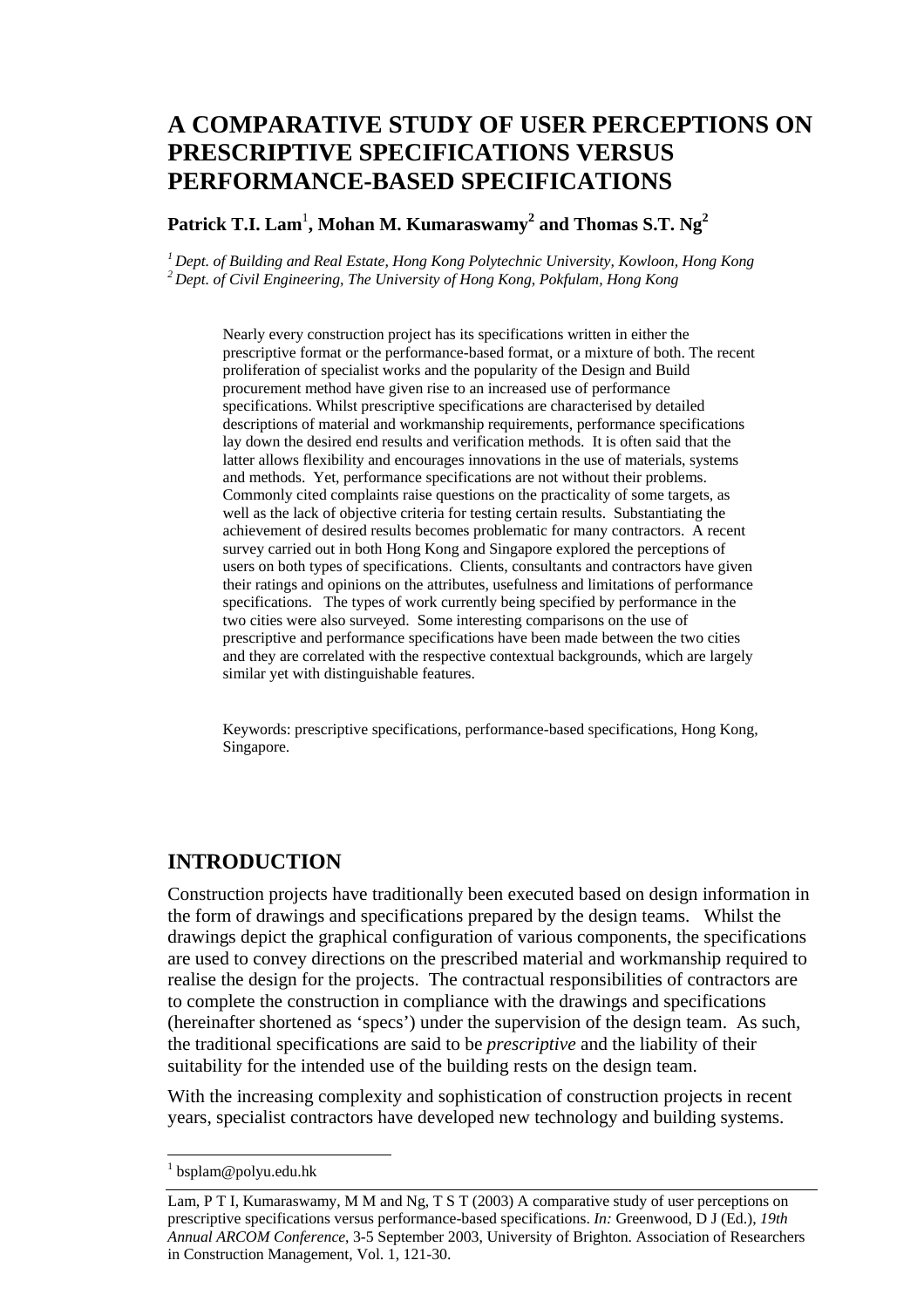They are often called upon to provide or contribute to designs based on the required performance of the facilities to be built. The client's requirements are expressed in the form of *performance specifications*, which state the end results and parameters to be achieved, either qualitatively or quantitatively, or both. This is coupled to a 'verification' approach.

The use of performance specifications in procuring construction works has been spurred by the increasing adoption of Design & Build and the Private Finance Initiatives. In order to encourage innovations in the construction industry, many countries, such as Australia, Canada, The Netherlands, New Zealand and the United States, have been re-molding their prescriptive building codes into performance-based standards (Hattis, 1999). The CIB also launched a networking program on Performance-Based Buildings in 2000 under the funding of the European Commission (Bakens, 2001). All these initiatives will gradually lead to the increased use of performance-based specifications (hereinafter shortened as PBS) worldwide.

### **PRESCRIPTIVE SPECIFICATIONS (PS)** *VS.* **PERFORMANCE-BASED SPECIFICATIONS (PBS)**

When the specifier wishes to dictate the required properties of a product, material or equipment, as well as the workmanship required for its proper installation, prescriptive specifications (hereinafter shortened as PS) would be written. In doing so, the specifier can achieve certainty by monitoring the suppliers and contractors to ensure compliance. Knowing the detailed requirements, the suppliers and contractors will also be able to price and plan for the works with certainty. If changes are made to the original requirements during progress of the works, both the clients and the contractors can ascertain the costs of variations based on the explicit price structure without great difficulty. As long as the contractors can demonstrate that the required materials and workmanship are installed into the delivered works, the burden of achieving the required performance is borne by the specifier. For example, a concrete mix specified to have four-part coarse aggregates, two-part fine aggregates and one-part cement with a 0.5 water-cement ratio is prescriptive.

As for PBS, the specifier states the required results (say concrete of 30MPa compressive strength at 28 days), the criteria by which performance will be judged and the methods of verification (say by trial mixes and compression tests). The contractor is free to choose materials, proportions, methods and systems to produce the required results. As such, innovative designs by specialists are encouraged. Evaluation, however, is more difficult due to different competing designs and prices. Specifiers may also encounter difficulties in laying down criteria of performance since there is still a lack of published performance data for all types of application (JCT 2001). When changes in the client's requirements are necessary after the design and pricing are fixed, it would be a painstaking task to ascertain the costs of variation and disputes on these aspects are therefore common. Usually, for field construction, maintenance and operation purpose, the specialist has to prepare detailed PS for the workforce and for use by operation and maintenance staff. Hence, specifying efforts may be duplicated.

# **THE SURVEYS IN HONG KONG AND SINGAPORE**

With an aim to understand the existing usage of PS and PBS, their relative strengths and user perceptions, two linked questionnaire surveys were carried out in Hong Kong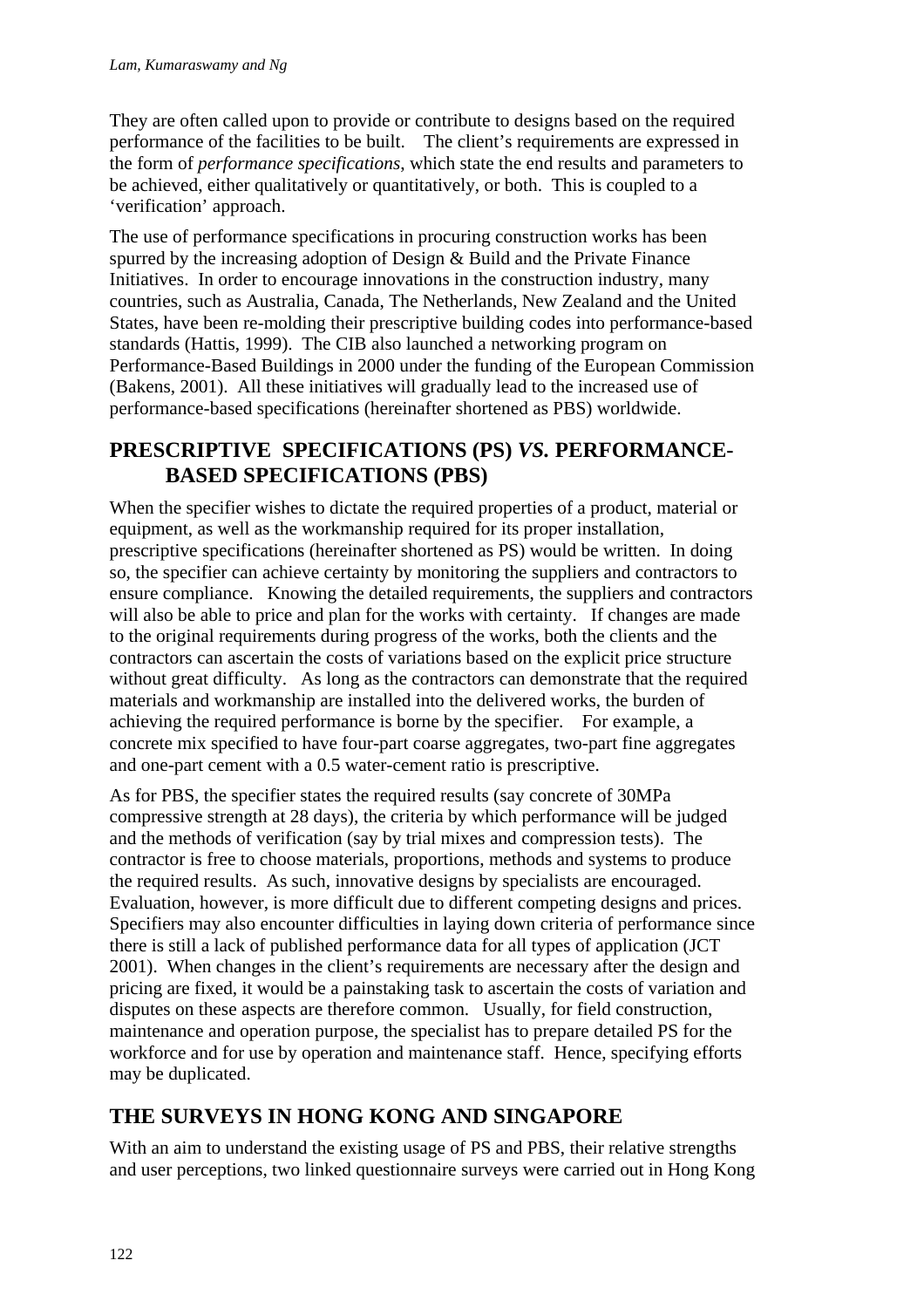and Singapore. These two cities have undergone similar stages of infrastructure development and the capacities of their construction industry are comparable. In terms of the traditional procurement approach, Hong Kong and Singapore have both inherited the British model and share some common contract practices (such as in documentation) and institutional frameworks (such as statutory approvals). Yet, in recent years, there have been developments in the two cities, which have brought about subtle differences. An example of such difference is the more favourable reception of Design and Build by both the public and private sectors in Singapore when compared with Hong Kong.

The questionnaire survey was conducted in 2002 in the two cities by mail. Samples of building clients, consultants and contractors were chosen at random from the respective building directories and a linked questionnaire was mailed to each target respondent. The linked questionnaires were structured in such a way that clients, consultants and contractors would find the questions specifically worded for them by recognizing the different roles that they play, whilst the subject matter was essentially the same across different groups to allow direct comparison to be made between them (see Appendices A and B). For example, when requesting respondents to compare the usefulness of PS versus PBS in respect of pricing, client and consultant respondents were asked about estimating, whereas contractors were asked about pricing tenders and pre-contract planning. Satisfactory response rates were achieved after follow-up contacts with potential respondents. Table 1 shows the response statistics of the two surveys, broken down by the groupings:

| <b>Hong Kong</b>   | No. of questionnaires sent<br>by mail | No. of valid replies<br>received via fax                           | Response rate        |
|--------------------|---------------------------------------|--------------------------------------------------------------------|----------------------|
| <b>Clients</b>     | 90                                    | 44                                                                 | 48%                  |
| Consultants        | 121                                   | 44                                                                 | 36%                  |
| Contractors        | 118                                   | 47                                                                 | 39%                  |
| Total              | 329                                   | 135                                                                | 41%                  |
|                    |                                       |                                                                    |                      |
| <b>Singapore</b>   | No. of questionnaires sent<br>by mail | No. of valid replies<br>received via stamped<br>envelopes provided | <b>Response rate</b> |
| Clients            | 52                                    | 23                                                                 | 44%                  |
| Consultants        | 87                                    | 36                                                                 | 41%                  |
|                    |                                       |                                                                    |                      |
| <b>Contractors</b> | 75                                    | 20                                                                 | 26%                  |

**Table 1:** Response statistics of the questionnaire surveys in Hong Kong and Singapore

### **DESCRIPTION OF THE SAMPLES**

In Hong Kong, the respondents were predominantly of management grade or were senior personnel with 6 to 15 years of experience. The distribution of firm sizes varies from small (with less than 20 technical personnel) to medium size (with between 21 to 100 technical personnel). Clients and consultants were more or less spread equally between the private and public/quasi-public sectors. 66% of contractor respondents worked for public/quasi-public projects whilst 28% worked for the private sector. The majority of all respondents worked on new building projects, whilst minor portions worked on alteration and addition works. Most of the projects were worth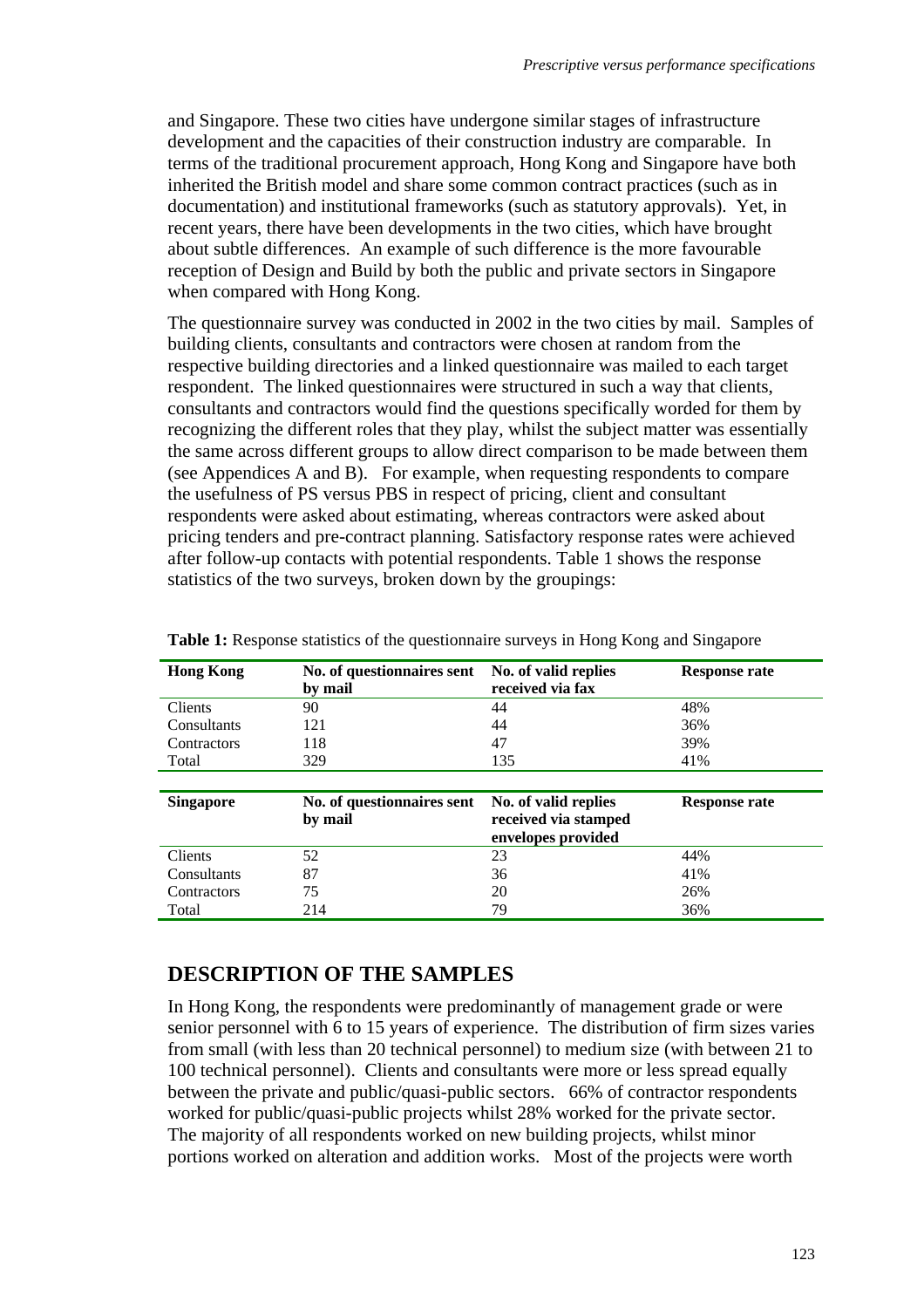HK\$50 million and above. Most clients (66%) engaged design consultants, but they still used in-house standard specifications to a significant extent.

For Singapore, the profile of experience and distribution of project types of respondents were comparable to those of Hong Kong. Clients were mostly from the public/quasi-public sector (78%), whereas more consultants and contractors were from the private sector. Contract values were mostly above S\$10 million (around HK\$50 million). Since these public sector clients had in-house design staff, only 44% of clients engaged consultants.

# **METHOD OF ANALYSIS**

In both Hong Kong and Singapore, the different groups of client, consultant and contractor respondents were first analysed separately to distill the group characteristics. Then cross comparisons were made between the three respondent groups to identify any significant difference due to the different roles they played in the projects. Eventually, each pair of respective groups (e.g., clients) in the two cities was compared in turn to identify any significant difference due to institutional factors.

For questions which invited scaled answers (based on a Likert Scale of 1 to 5 corresponding to "most disagree" and "most agree" respectively), Discriminant Analysis (DA) was employed to discern the existence of any difference amongst groups with roughly similar sample sizes. In the case of groups having significantly different sample sizes (e.g., during the comparison between Hong Kong and Singapore), the Mann-Whitney (MW) test (which is more accurate for larger samples) and the Kolmogorov-Smirnov (KS) test were used to identify any association between the data sets.

For questions that yielded categorical answers (such as "yes" or "no", or choosing between prescriptive specifications and performance specifications), the Cramer Coefficient (or better known as Cramer's *V* in statistical software) was calculated to identify any correlation between data sets.

Since all the mentioned techniques are well documented in statistical literature (e.g., Siegel and Castellan, 1988), it is not the intention of this paper to dwell on detailed explanations of their mechanics of calculation but to give the results or findings. The statistical software SPSS was employed to carry out all computations.

## **RESULTS OF ANALYSIS**

For the purpose of this paper, the relevant questions are extracted from a questionnaire with a larger scope and re-arranged in Appendices A and B. The sub-headings in the following paragraphs represent the focal issues of the respective questions.

### **Existing Usage of Different Types of Specifications**

The respondents were requested to indicate the approximate percentage of use of different types of specifications in their recently completed projects. Table 2 depicts a summary of the answers given by the 3 groups in Hong Kong and Singapore (all figures are mean values in percentage term):

**Table 2:** Comparison of the Use of Specs in Hong Kong and Singapore

|                        |    | <b>Client Group</b> |    | <b>Consultant Group</b> |    | <b>Contractor Group</b> |
|------------------------|----|---------------------|----|-------------------------|----|-------------------------|
| <b>Specs Type/City</b> | HК | <b>Singapore</b>    | НK | <b>Singapore</b>        | HК | <b>Singapore</b>        |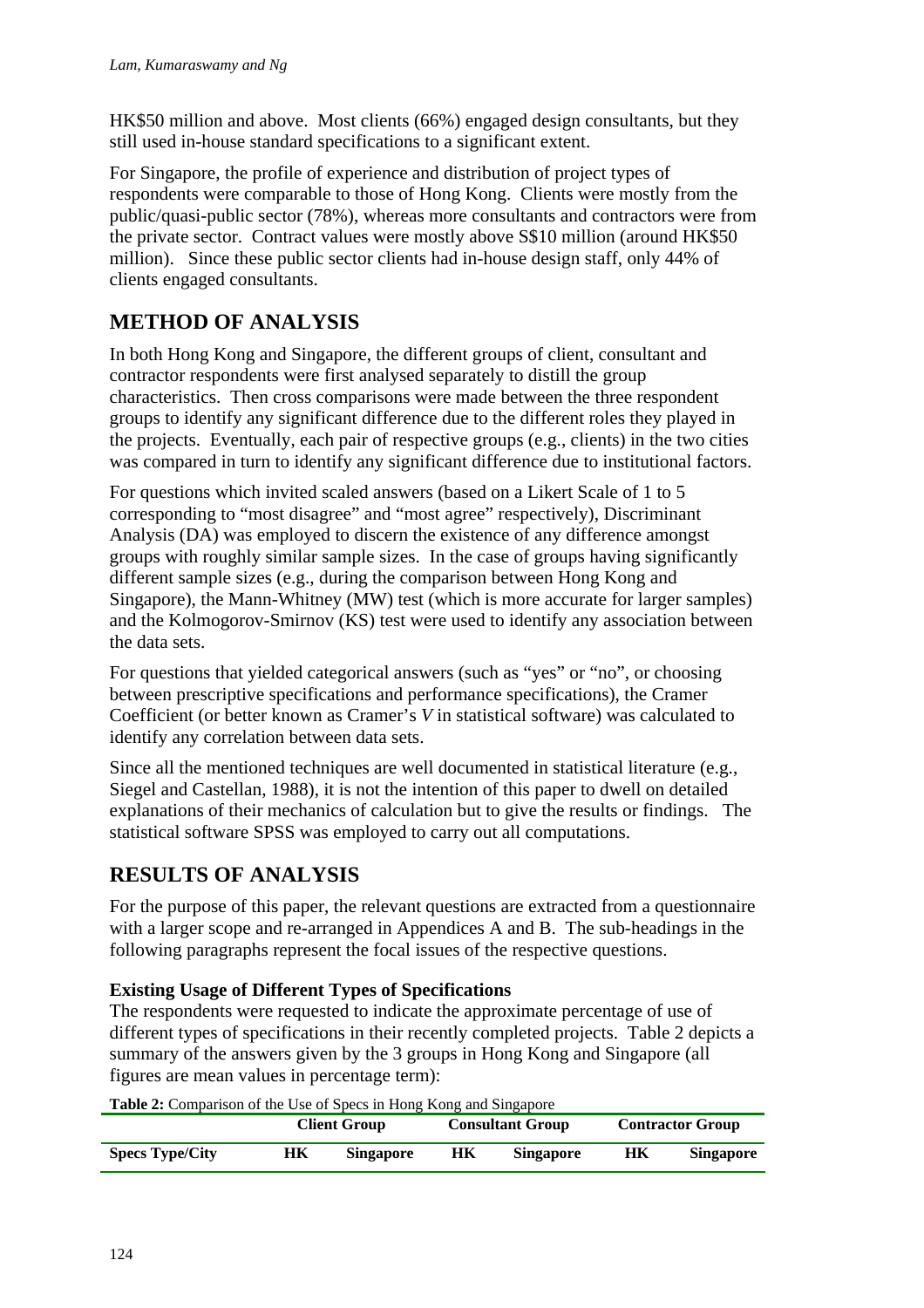| Prescriptive only         | 44.29  | 36.43  | 57.70  | 51.25  | 52.28     | 50.56  |
|---------------------------|--------|--------|--------|--------|-----------|--------|
| Performance-based<br>only | 27.38  | 25.95  | 26.49  | 20.66  | 27.05     | 30.00  |
| Mixed                     | 28.33  | 37.62  | 15.81  | 28.09  | 20.92     | 18.89  |
| Total                     | 100.00 | 100.00 | 100.00 | 100.00 | $100.25*$ | 99.45* |

*(\*Deviation from 100 due to minor arithmetic inaccuracy)* 

It is interesting to note that the pure form of PS were used around half of the time by consultants and contractors in Singapore and Hong Kong, although clients in both cities reported slightly lower percentages of encountering PS. As for the pure form of PBS, usage was very consistent at around 26 to 27% in Hong Kong. Singapore shows a wider percentage variation of usage amongst the different respondent groups (from 20.66% to 30%).

The mixed use of PS and PBS within the same project was reported by all respondents at the extent of around 16 to 38% of the cases.

Due to limitation of space, only the mean values of usage percentages are shown in Table 2. Standard deviations are also calculated to be within the bounds of 13 to 33 (in most cases around 22).

Respondents in both cities mostly cited builder's work (such as brickwork, finishings, metalwork, etc.) as the items specified in a prescriptive way. Ready mix concrete and curtain walling was the commonly cited performance-based works. Although there is a traditional tendency for the basic builder's work trades to be specified by prescriptive means and specialist works to be specified by performance, there is no clear-cut division, as was seen in this survey. The respondents have demonstrated that some apparent specialist works (such as adventure climbing walls, GFRC rock wall, UPVC windows, etc.) were specified by prescriptive means, whereas seemingly basic items (such as interior decoration, window, louvers, etc.) were specified in terms of performance requirements. Most likely, the specialist works currently being specified by the consultants in a prescriptive manner were designed and developed by the specialist contractors, who have since laid down unequivocal specifications for the works based on their trusted systems. On the contrary, some traditional items have been opened up for more innovations when the consultant designers want to try out something new and unconventional. Hence, windows and louvers are increasingly specified by performance, given now that new materials, section profiles and coating systems (such as powder-coating and fluorocarbon) have proliferated in recent years.

#### **Strengths of PS versus PBS at different project stages**

Respondents were requested to choose between PS and PBS as being suitable for a number of tasks at different stages of a project. The tasks were worded differently in the questionnaire for clients and consultants (Appendix A) from that for contractors (Appendix B) to reflect their respective roles during the design stage under the traditional procurement approach.

From Table 3, it can be observed that clients and consultants agreed that PS was more useful for estimating, both in Hong Kong and Singapore. Their opinions differed in the case of confirming client's requirements. Yet, they all reached consensus as to the usefulness of performance specs over prescriptive specs for other tasks during design and contractor selection.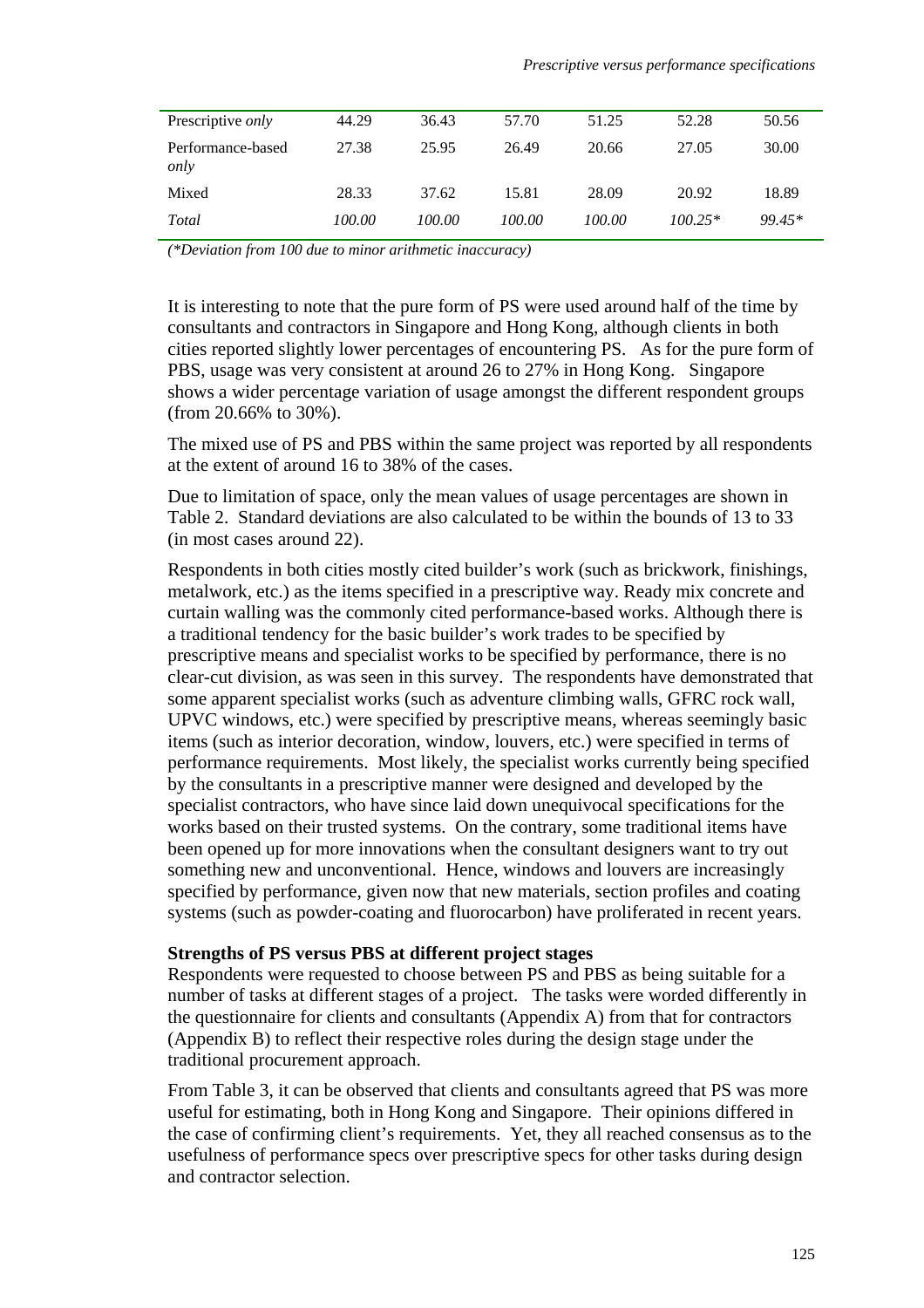|                                                                     |           | <b>Client Group</b> |           | <b>Consultant</b><br>Group | Is consensus<br>reached onwhich |  |
|---------------------------------------------------------------------|-----------|---------------------|-----------|----------------------------|---------------------------------|--|
| Use by Hong Kong respondents                                        | <b>PS</b> | <b>PBS</b>          | <b>PS</b> | <b>PBS</b>                 | type is more<br>useful?         |  |
| For estimating by cost consultants                                  | 81.8      | 15.9                | 84.1      | 13.6                       | Yes, PS                         |  |
| For confirming client's requirements                                | 45.5      | 52.3                | 65.9      | 31.8                       | No                              |  |
| For gaining time advantage in overall design                        | 31.8      | 65.9                | 40.9      | 56.8                       | Yes, PBS                        |  |
| For saving construction cost                                        | 45,5      | 52.3                | 38.6      | 59.1                       | Yes, PBS                        |  |
| For soliciting innovative solutions                                 | 6.8       | 90.9                | 34.1      | 63.6                       | Yes, PBS                        |  |
| For sharing design liability amongst<br>consultants and contractors | 25.0      | 72.7                | 34.1      | 63.6                       | Yes, PBS                        |  |
| For selecting the more capable contractors                          | 29.5      | 68.2                | 45.5      | 52.3                       | Yes, PBS                        |  |
| Use by Singapore respondents                                        |           |                     |           |                            |                                 |  |
| For estimating by cost consultants                                  | 87.0      | 13.0                | 83.3      | 11.1                       | Yes, PS                         |  |
| For confirming client's requirements                                | 47.8      | 52.2                | 38.9      | 58.3                       | Yes, PBS                        |  |
| For gaining time advantage in overall design                        | 47.8      | 52.2                | 38.9      | 52.8                       | Yes, PBS                        |  |
| For saving construction cost                                        | 39.1      | 60.9                | 41.7      | 55.6                       | Yes, PBS                        |  |
| For soliciting innovative solutions                                 | 13.0      | 87.0                | 13.9      | 83.3                       | Yes, PBS                        |  |
| For sharing design liability amongst<br>consultants and contractors | 13.0      | 87.0                | 25.0      | 72.2                       | Yes, PBS                        |  |
| For selecting the more capable contractors                          | 13.0      | 87.0                | 22.2      | 72.2                       | Yes, PBS                        |  |

**Table 3**: Usefulness of Prescriptive Specs vs Performance-based Specs as viewed by Client and Consultant groups for tasks during design and contractor selection

Notes: Figures are in percentage of samples.

Cramer's *V* test indicates that Singapore consultants showed a bigger preference for PBS than Hong Kong consultants. This could be due to the more favourable reception of Design and Build in Singapore as mentioned earlier.

Around 70% of contractor respondents in both Hong Kong and Singapore considered PS to be more useful for estimating/pricing tenders and pre-contract planning. Their opinions were more or less equally split between PS and PBS as regards their usefulness in obtaining specialists' quotations. Hong Kong contractors opined that PBS was better for proposing innovative solutions (78.7%).

During the construction stage, client respondents in both Hong Kong and Singapore preferred PS for ensuring quality, assessing variation claims and comparing alternatives submitted by contractors. Consultant respondents also preferred PS for monitoring contractors' quality, for checking compliance with design requirements and as instructions to site supervisory staff. Contractor respondents found PS to be more useful for material ordering and for site planning. They, however, thought that PBS would be more useful for accepting/rejecting work done by sub-contractors. This is perhaps true for specialist sub-contractors who could be given performance targets to fulfil.

After construction, unlike their Singapore counterparts, Hong Kong clients seem to be less certain about their preference when using PS for property management and PBS for providing feedback for the design of future projects. Singapore clients should have got it right since maintenance and repairs entail detailed records of how items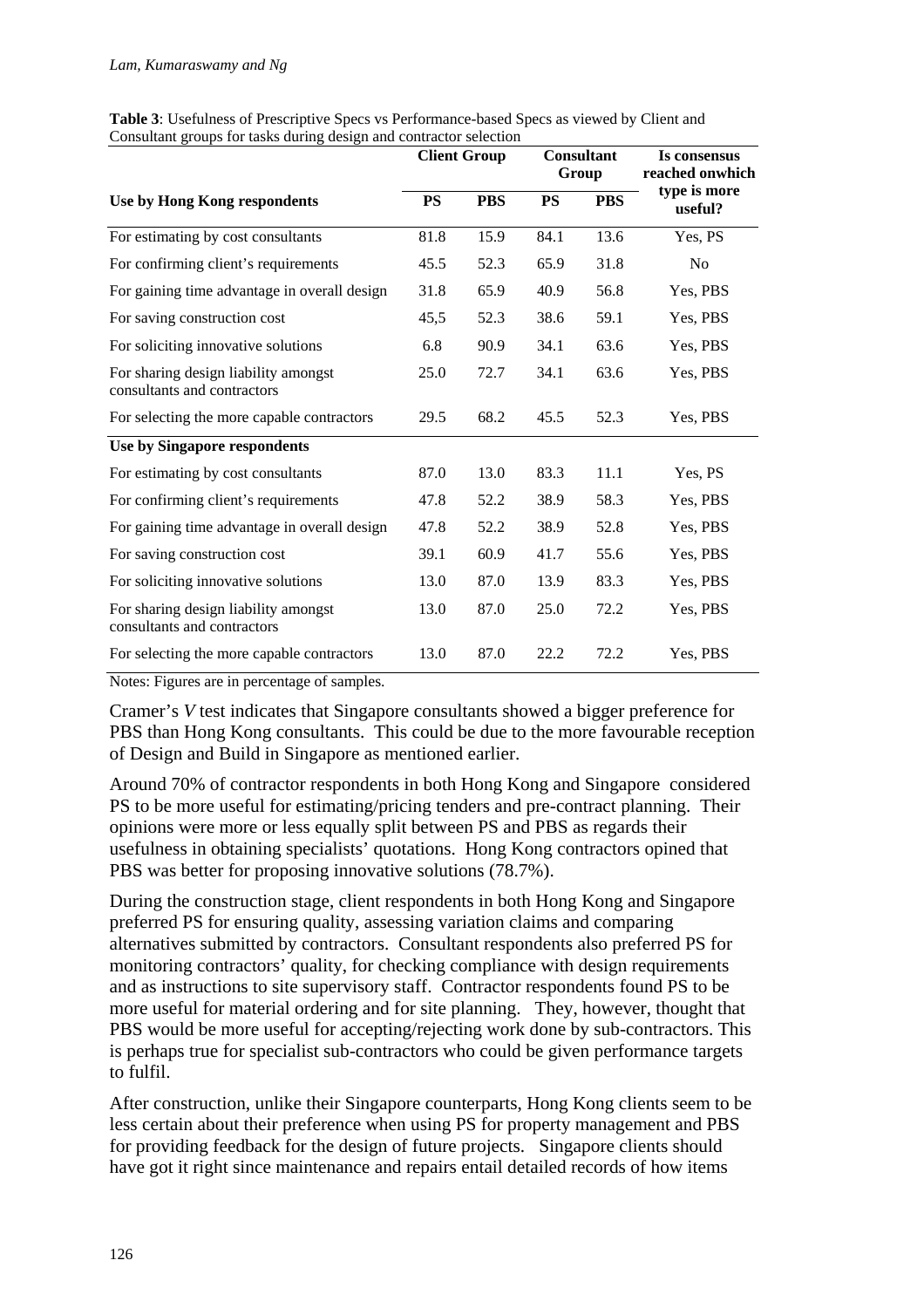were fixed together whereas feedback can be related to the appropriateness of design parameters adopted for present projects.

Consultants in both cities preferred PS over PBS for assessing time and cost claims from contractors and for assessing set-off against contractors for breach of contract requirements.

Hong Kong and Singapore contractors preferred PBS for testing and commissioning, presumably due to the greater flexibility in materials and workmanship as long as the specified targets were achieved. Singapore contractors, however, reversed their choice for making good defects; for compiling maintenance manuals; for preparing time/cost claims against employers and for preparing set-off claims against subcontractors.

## **PERCEIVED ATTRIBUTES OF PBS**

Respondents' opinions were solicited on various attributes of PBS (which include positive and negative aspects) based on a Likert Scale of agreement and disagreement.

All respondents agreed most with the attribute that PBS facilitated innovation by specialist contractors.

Discriminant Analysis identifies that the attribute "Expensive re-work if end results are not satisfactory" is significantly different between Hong Kong and Singapore consultant respondents (Wilks' Lambda at 0.828 at *p* < 0.001). This is confirmed by the Mann Whitney test ( $p < 0.001$ ) and the Kolmogorov-Smirnov test ( $p = 0.008$ ). Singapore consultants were more wary of this negative attribute of PBS than their Hong Kong counterparts. In close connection, Singapore contractors were more worried about vague requirements and expensive re-work arising from the use of PBS than Hong Kong contractors (Wilks' Lambda at  $0.666$  with  $p < 0.001$ ).

## **PREDICTED PROJECT OUTCOMES**

Respondents were asked to choose between PS and PBS against 4 sets of desirable project outcomes. They were reminded that project performance is affected by many factors other than specification types and that they should indicate their choice assuming "other things being equal".

Most respondents in the two cities preferred PS for achieving better quality construction, whilst they preferred PBS for achieving value for money and timely completion. The pendulum swung in favour of PS again when they aimed at reduction of disputes.

A subtle difference arose when the answers given by Hong Kong and Singapore groups were subjected to further tests. In terms of achieving better value for money, Singapore clients favoured PBS more so than Hong Kong clients. This is perhaps due to their perception that contractors' design can help to keep costs down. That again explains the increasing use of Design and Build, at least during the last building boom.

## **FUTURE USAGE OF PBS**

Respondents were asked whether they would like to see an increased use of PBS in the construction industry. The majority of respondents in Hong Kong (clients: 79.5%; consultants: 63.6%; contractors: 68.1%) and Singapore (clients: 73.9%; consultants: 66.7%; contractors: 77.3%) answered affirmatively. They liked the flexibility and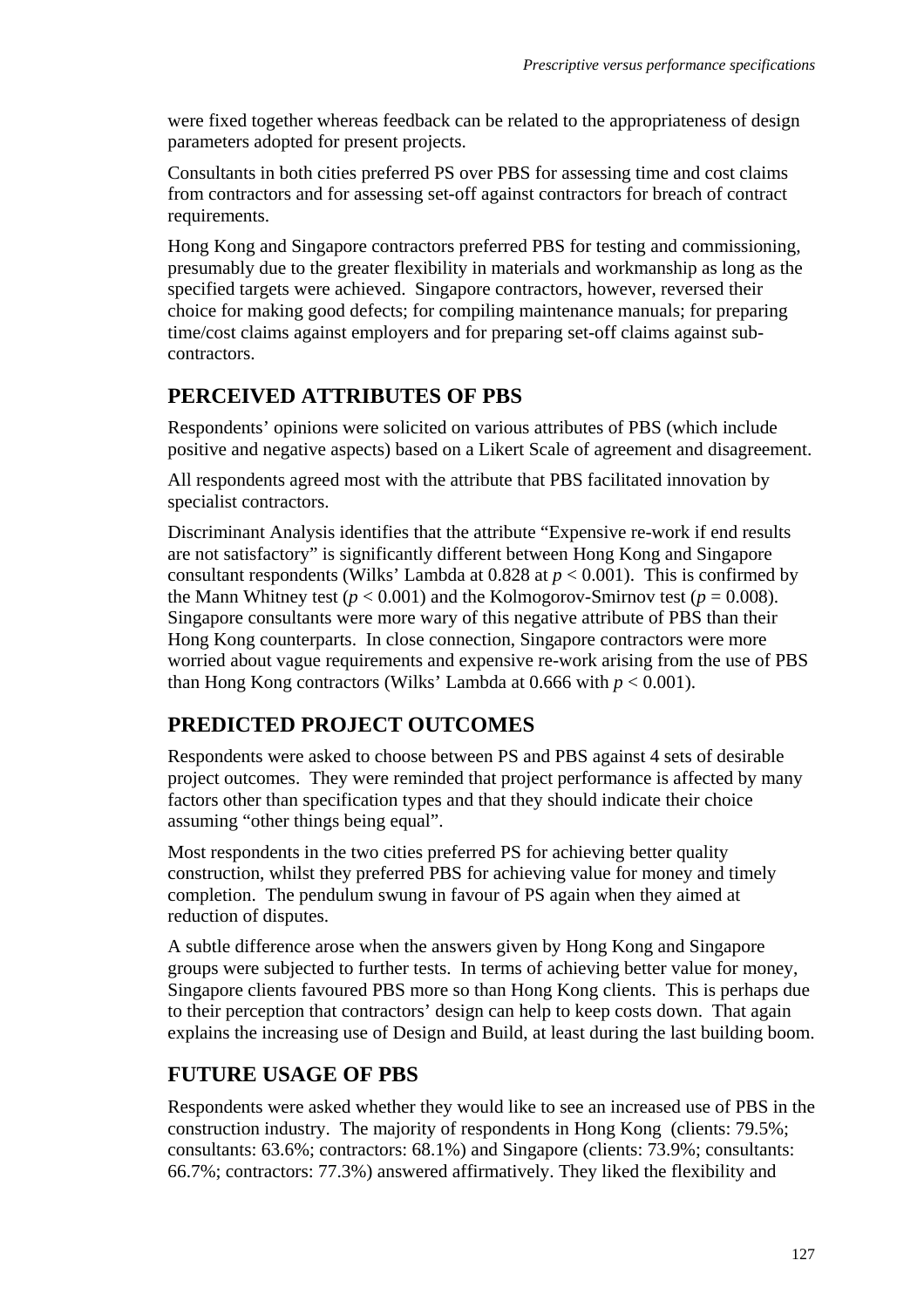possibility of having innovations brought about by the move. Those who objected cited the uncertainties of interpretation and verifying results. Contractors were worried about the difficulty in cost estimation and the increased design liability.

Hong Kong contractors welcome more PBS for M  $&$  E works whereas their clients would like to see PBS being used even for builder's works. This seems natural since clients are more concerned with end-results, even for more traditional works. Singapore respondents did not manifest clear patterns in this regard.

## **CONCLUSION**

This survey has resulted in some meaningful comparison of the use of PS and PBS in two Asian cities with similar construction backgrounds. The perceptions of project participants on the attributes of these two types of specs have been explored. In general terms, PS is useful for quality assurance and contract administration whereas PBS can encourage innovation and enhance flexibility. The survey also leads to a conclusion that project participants in Hong Kong and Singapore by and large welcome the increased use of PBS due to predicted better outcomes in time and cost.

### **REFERENCES**

- Bakens, W (2001) Thematic Network PeBBu: Performance Based Building, *Revised Workplan for the CIB General Assembly*, CIB, July
- Hattis, D (1999) The performance concept: a historical perspective, *The Construction Specifier*, Construction Specifications Institute, July, 39-43
- JCT (2001) *The JCT guide to the use of performance specifications*, The Joint Contract Tribunal Ltd.
- Siegel, S and Castellan, NJ (1988) *Nonparametric Statistics for the Behavioural Sciences*, 2nd ed., McGraw-Hill Book Company

## **APPENDIX A**

#### **Questionnaire for Clients and Consultants**

*1. Please fill in the approximate percentages of the Specifications (Specs) of your recently completed project as prescriptive and performance-based (including all M & E and specialist works)?* 

| a. Prescriptive ONLY                                     |  | $1\%$ |
|----------------------------------------------------------|--|-------|
| Pls. give examples of trades/sections:                   |  |       |
| b. Performance-based ONLY                                |  | $1\%$ |
| Pls. give examples of trades/sections:                   |  |       |
| c. <b>Mixture</b> of the above in the same trade/section |  | $1\%$ |
| Pls. give examples of trades/sections:                   |  |       |
| <b>Total:</b>                                            |  |       |

*2. How would you compare the usefulness of Prescriptive Specs vs Performance Specs in the following situations (please put a tick to represent "More Useful")* 

| (A) | During design and contractor selection | Prescriptive          | Performance    |
|-----|----------------------------------------|-----------------------|----------------|
|     |                                        | <b>Specifications</b> | Specifications |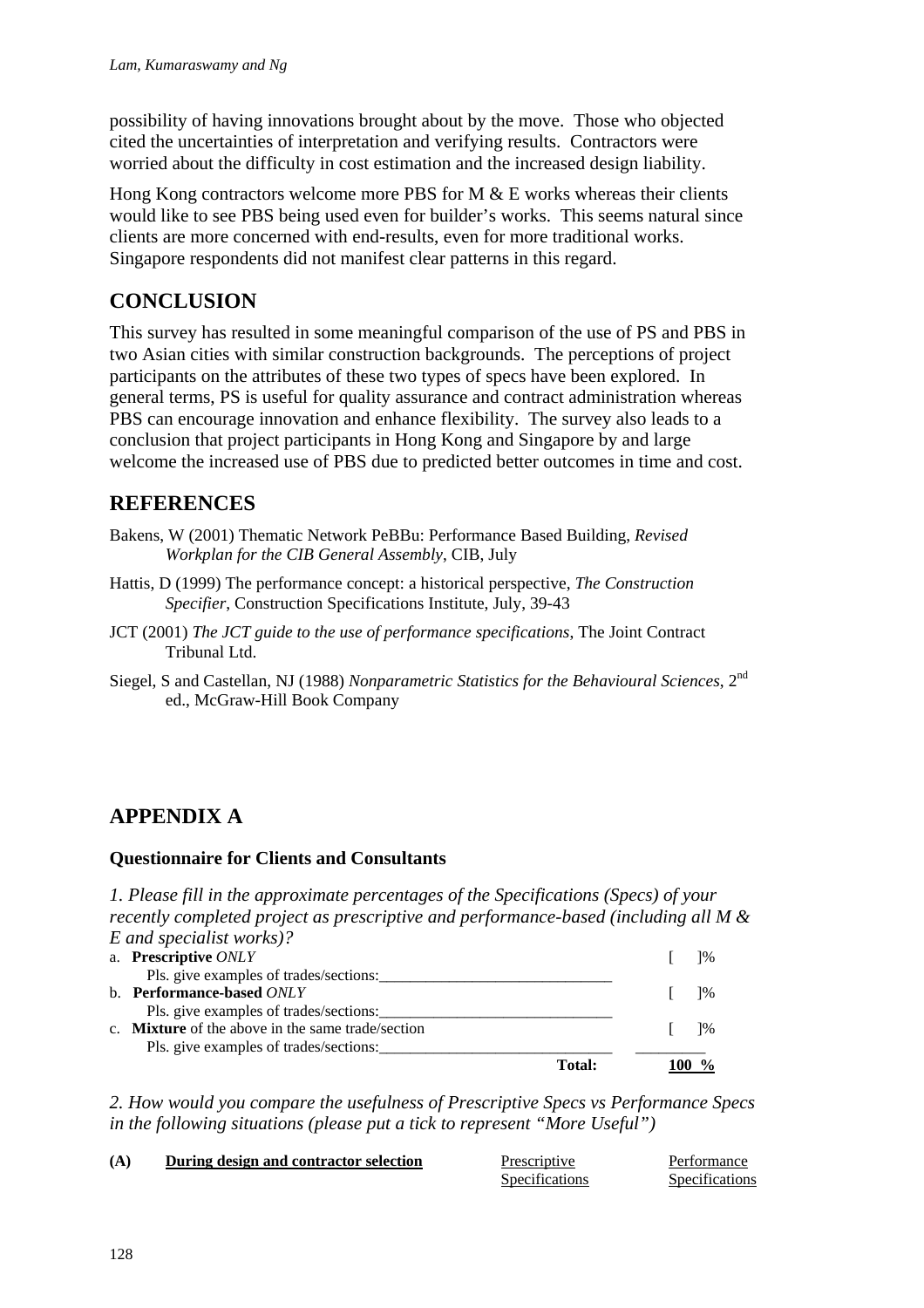| a.<br>b.<br>$\mathbf{c}$ .<br>d.<br>e.<br>f.<br>g. | For estimating by cost consultant<br>For confirming client's requirements<br>For gaining time advantage in overall design<br>For saving construction cost<br>For soliciting innovative solutions<br>For sharing of design liability<br>For selecting the more capable contractors                                                           |  |
|----------------------------------------------------|---------------------------------------------------------------------------------------------------------------------------------------------------------------------------------------------------------------------------------------------------------------------------------------------------------------------------------------------|--|
| <b>(B)</b><br>a.<br>b.<br>c.<br>d.<br>e.<br>f.     | <b>DURING CONSTRUCTION</b><br>For monitoring contractors' quality<br>performance<br>For checking compliance with design requirements<br>As instructions to site supervisory staff<br>For accepting/rejecting work done by contractors<br>For checking submittals prepared by contractors<br>For effecting changes in design where necessary |  |
| (C)<br>a.<br>b.<br>c.<br>d.                        | <b>AFTER CONSTRUCTION</b><br>For testing and commissioning<br>For supervising the making good of defects<br>For assessing time/cost claims from contractors<br>For assessing set-off claims against contractors for breach                                                                                                                  |  |

#### *3. Please give your opinions on the following attributes of performance specifications:*

|    |                                                               | <b>Most Disagree</b> |  |   | Most Agree |  |  |
|----|---------------------------------------------------------------|----------------------|--|---|------------|--|--|
|    |                                                               |                      |  | 3 |            |  |  |
| a. | Facilitate innovation by specialist contractors               |                      |  |   |            |  |  |
| b. | Buildability can be enhanced                                  |                      |  |   |            |  |  |
| C. | Tenders can be made more competitive                          |                      |  |   |            |  |  |
| d. | Specialist contractors can contribute to design               |                      |  |   |            |  |  |
| e. | More flexibility allowed                                      |                      |  |   |            |  |  |
| f. | End results can be validated by tests                         |                      |  |   |            |  |  |
| g. | Less subjectivity on acceptance/rejection                     |                      |  |   |            |  |  |
| h. | Vague requirements lead to different interpretations          |                      |  |   |            |  |  |
| 1. | Not useful unless testing means and criteria are established  |                      |  |   |            |  |  |
| 1. | Transfer part of the design liability to contractors          |                      |  |   |            |  |  |
| k. | Less supervision necessary for specialist contractors         |                      |  |   |            |  |  |
|    | Expensive re-work if end results are not satisfactory         |                      |  |   |            |  |  |
| m. | Joint & several warranties extend Main Contractors' liability |                      |  |   |            |  |  |

*4. How do you compare the likely project results of the 2 types of specs, assuming other things being equal? (please tick the "better" choice for each attribute)* 

|                                                   | Prescriptive<br><b>Specifications</b> | Performance<br>Specifications |
|---------------------------------------------------|---------------------------------------|-------------------------------|
| a. Clients can obtain better quality construction |                                       |                               |
| b. Clients can obtain better value for money      |                                       |                               |
| c. Time targets are more likely to be met         |                                       |                               |
| d. Less likely to give rise to disputes           |                                       |                               |

#### *5. Would you like to see the increased use of performance specifications in the industry?*